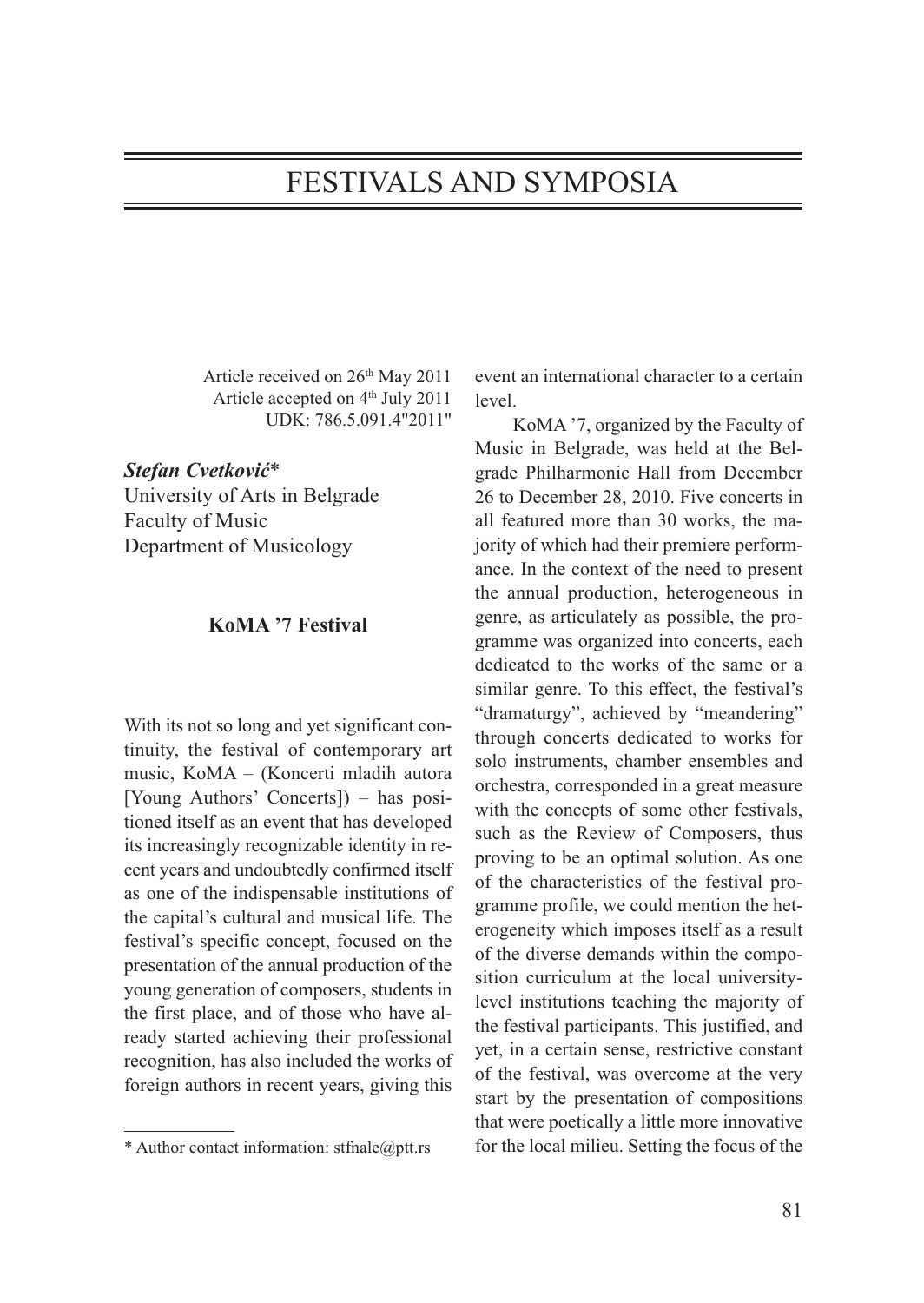first concert on the production of both foreign and local authors doing postgraduate studies abroad emphasized the need to enrich the festival content precisely with creative work more or less atypical for the local musical context. To be specific, the programme dedicated to works for double bass and electronics was based on pieces, which, in the process of sound materialization rely crucially on the creativity of the performance itself. In view of this fact, the concert inevitably assumed the character of some kind of a "recital" by the American double bassist, improviser and composer Christopher Williams, who therefore took the leading role in the event.

The opening piece was Milica Đorđević's *Umeš li ti da laješ? – nekomunikacija za kontrabas* [*Can You Bark? – Non-Communication for Double Bass*] in which the author, assuming the above-mentioned performing creativity, used the sound possibilities of the double bass developed through its unconventional treatment as an effective onomatopoeic potential. The following piece was *Distancia(s) III* by the Argentinian composer Ana Maria Rodriguez, who explored the "distance concept" in music by applying several performing procedures in order to confront different sound/acoustic sensations. The work entitled *Kor (Cold)* by the young Israeli author Yoav Pasovsky, featuring a synchronous, live electronic processing of sounds occurring during the performance itself in an effort to re-examine the possibilities of the musical transposition of physical categories such as coldness and heat, was one of the rare pieces presented at the festival partly based on the application of electronics. While Christopher Williams conceived his piece

*Profiad* as a specific kind of "tuning" which served as a basis for a semi-improvised performance, the last piece of the programme, Teodora Stepančić's composition *Bass on Table*, was based on the use of a prepared instrument and included visual and performing elements consisting of various forms of treating the instrument from a distance, both with mechanical and electronic agents, such as two electric fans, a hair-string and a mixing station.

The second concert held on the first festival evening, featuring pieces for piano and chamber ensembles, presented almost paradigmatically the scope of poetic and style orientations of the younger generation of mostly local authors. The concert was opened by *Diptih* [*Diptych*] for viola and piano by Vladimir Korać, the composition written in the late-romanticist/expressionist musical language. Miša Cvijović's compositions *Vreteno* [*Spindle*], with a subheadline "A Painting for the Piano", and *Gargojli* [*Gargoyles*] for oboe, viola and piano, of a moderately modern musical expression, showed the author's high level of compositional skills, particularly prominent in the complex piano parts. *Bluezer* for piano and computer by Teodora Stepančić, resulting from the author's inclination for experiment and performance, presented a personal creative response to an inspiration derived from blues. While *Verstijving* for piano by Corné Roos focused on examining the acoustic effects of particular strokes on the instrument, Alen Ilijić's composition *Q: Hi, how are you today? A: Squeezed*, conceived through the more conventional use of the piano, demonstrated the author's no less modern musical expression. Maja Mitrović's piece, *after d* for flute, voice and keyboard, was presented as the result of her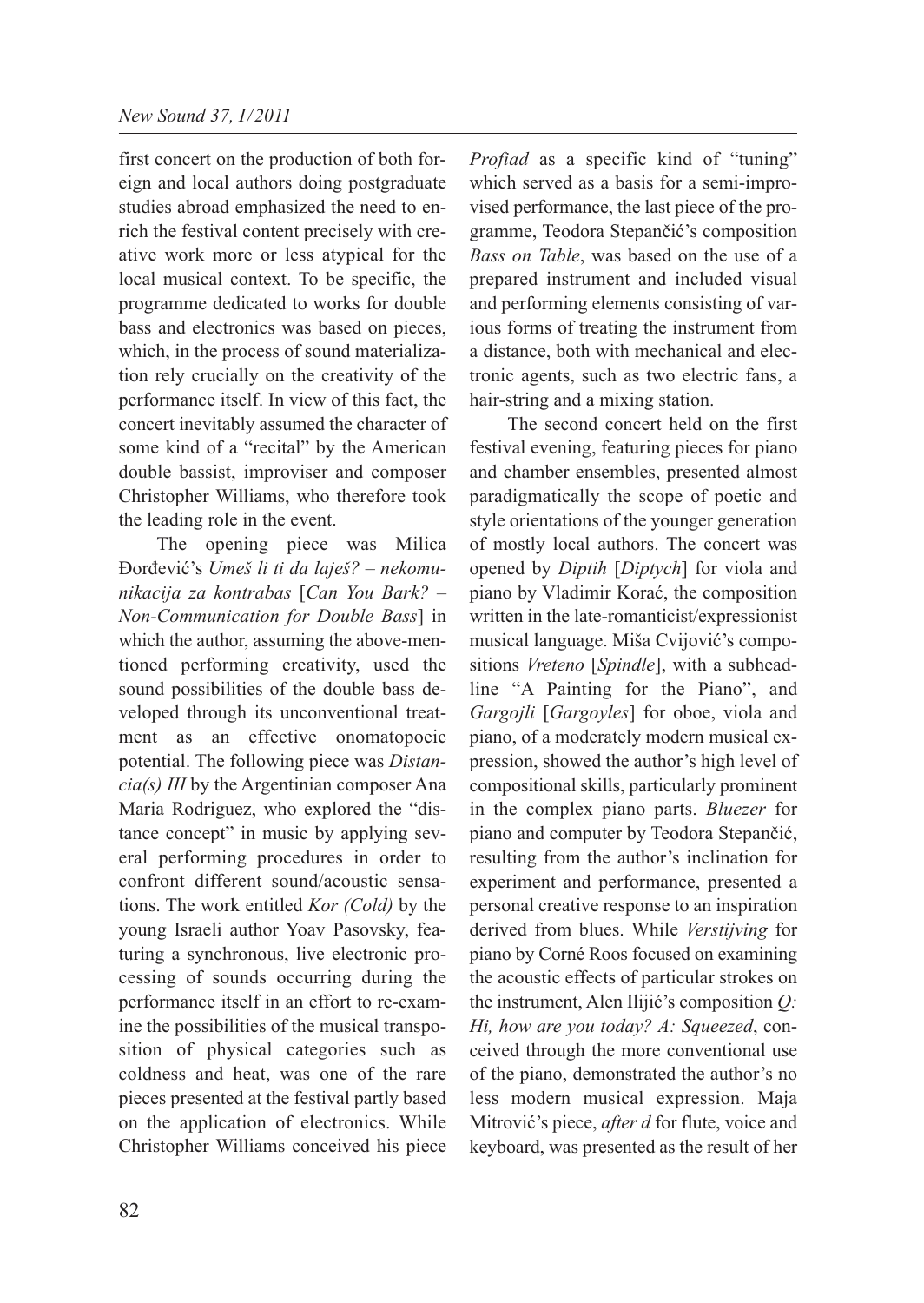personal exploration of the tempered system in search of a "new composing act".

The panoramic preview of the second festival evening also gave an insight into the local authors' current production of various styles, suggesting this year again the presence of quite different poetic orientations and a very wide field of stimulations and inspirations for the creative act. Yet, there were no steps forward towards experimenting in composing musical pieces, nor towards more unconventional forms of expression. The first concert dedicated to the works for piano solo or duos with piano was the occasion to hear pieces written mostly in the first or second year of composition studies. *Duo za violončelo i klavir* [*Duo for Violoncello and Piano*] by Jelena Srdić, created in the prevailing romanticist tone, sporadically imbued with a more modern expression, and the expressionistically intoned *Svita za klavir* [*Suite for Piano*] by Marko Kovač showed quite a good level of composition complexity.

Branislav Stevanić's piece *07, solo pesma za tenor i klavir* [*07, Song for Tenor and Piano*] – inspired by Ottó Fenyvesi's poem – was concieved as an engaged work in the context of portraying social differences and anchored in the revolt against the "very thought of capitalism", which can certainly be noted as a rare case of "political" activism in the field of composing among the younger-generation artists. *Život sa ogrlicom* [*Life with a Necklace*] by Branislav Stojanović, inspired by Charles Bukowski's poetry, offered one of the possible ways of the musical characterization of cynicism with traditional means of music. The composition by Nemanja Sovtić, *Dijalozi* [*Dialogues*], resting on the "desire to dynamically present different kinds of dialogues in a music medium", culminated through a gradual dramaturgical development in a monologue demonstration of dominance over the interlocutor due to a "desire to physically override the interlocutor's voice", reflecting also the author's final doubt in the success of the dialogue itself. Matija Anđelković introduced himself with *Genesis II*, which was in a poetic sense based on a specific personal creative communication with the "sound universe of French music from baroque to this day", showing his artistic maturity noticeable in a deliberate and subtly developed musical associability with chosen historical references, and also in his effort to come closer to more modern artistic acts of post-modernist orientation while searching for his own poetics.

The works by Ksenija Komljenović, Stanko Simić, Draško Adžić, Luka Čubrilo and Janko Vasiljević, performed at the second concert on the same festival evening, confirmed the authors' poetic orientations, already shaped to a certain degree. One thing, though, that could not escape one's notice such as the not clearly enough profiled tendency of a number of authors whose works were presented at the last two concerts of the festival was the inspiration by musical, literary or visual models stemming from the national or a wider Balkan cultural context. In that sense, Draško Adžić built his composition *O travama i tmini* [*On Grasses and Darkness*] under the strong influence of the melodies from the Octoechos which – reflected through the author's personal musical fantasy and a specific composition and technical procedure – "contributed to the archaic quality distinctive of the old tradition of folk chanting". Being of a more cosmopolitan artistic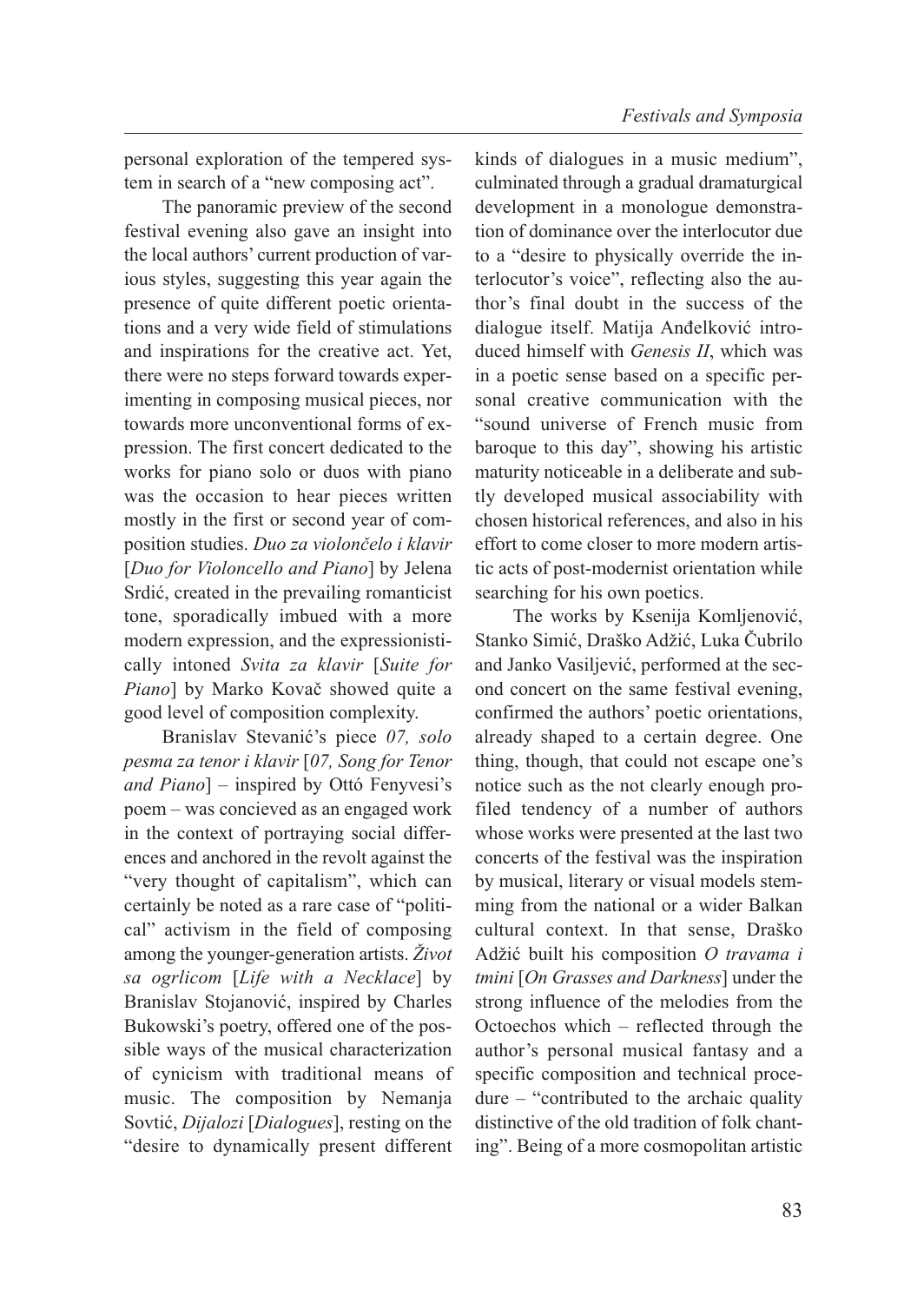orientation, Janko Vasiljević used the meaning of the term *Mahala* (neighbourhood, territory, a name for Romani quarters used in the Balkans) for skillfully bringing oriental melody and Latin American rhythm into a relationship. In his composition bearing the same title, those two elements create a compact and a very dynamic musical flow, proving that highly different musical idioms can coexist. The literary works of Vasko Popa, Aleksandar Tišma and Dušica Grujić Stanković served as models for *Tri pesme za sopran i klavir* [*Three Songs for Soprano and Piano*] by Stanko Simić. They were conceived as specific poems for piano and voice, in which the relation between the accompaniment and the leading line was relativized, the same being applied to the identity of the "high voice" which, according to the author, did not necessarily have to be a "female character". *Ritual za dve oboe, klavir, violončelo i kontrabas* [*Ritual for Two Oboes, Piano, Violoncello and Double Bass*] by Luka Čubrilo, presented as the award-winning composition by the *Klangforum* ensemble from Vienna, displayed the author's recognizable inventiveness and compositional act. With its contemporary sensibility, Ksenija Komljenović's composition *A Visit from the Insomnia Fairy*, created as a consequence of introspection, united the references to various musical idioms – from romanticist, to impressionist, to expressionist – providing the communicative potential of the piece in their subtly developed relations.

The final festival evening was dedicated to pieces for viola and orchestra and, accordingly, featured mostly works by the authors who had already started their professional careers. The last concert introduced the dedications to Saša Mirković, the violist who performed all the compositions on the programme together with the Metamorphosis ensemble under conductor Aleksandar Sedlar Bogoev. The opening piece was *Stardust* by Branka Popović, essentially a motorically produced musical flow consisting of "minute *sound particles* which are", in the author's words, "able to stimulate the most diverse sound experiences by *projecting* the musical experience of each individual listener". *Jeux de (la) vie analogique* by Ana Gnjatović was formed by constructing the musical flow in an analogy with a constant sprouting process "as the consecutive, repeated beginnings of life on an endless matrix". Inside the composition's almost punctualistically formed structure, as a latent musical potential, effective melodic and rhythmic motives, succinct in their content, glide by as unspecific references/associations of certain musical topics. Dragan Latinčić introduced himself with *Ex Ponto*, in which he combined various music materials originating in folklore from quite a wide geographical area, including the Balkans, Asia Minor and the Middle East. Sonja Kalajić's piece *Leteća svita* [*Flying Suite*], represented by its first movement called *Soko* [*Hawk*], was specifically devised as an "enthusiastic salute" to the *Metamorphosis* ensemble and violist Saša Marković, written in the musical language of romanticism. Marko D. Aleksić employed a literary model which served as the musical inspiration for his piece *Plava grobnica* [*Blue Tomb*], based on Milutin Bojić's poem of the same title. The historical place/fact coloured with Bojić's artistic sensibility, being referred to by the atmosphere in Aleksić's work, found its success